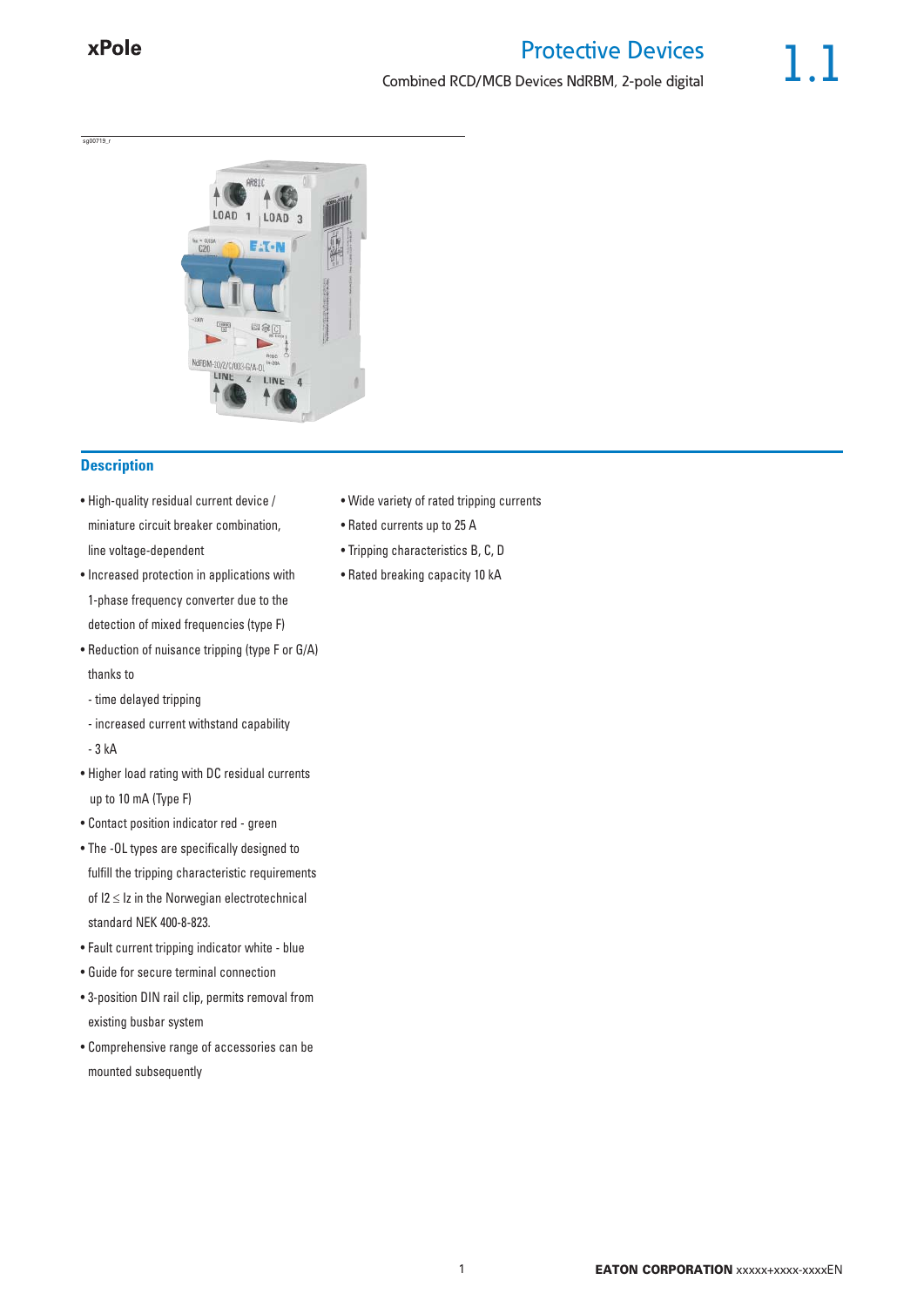# Protective Devices

# Combined RCD/MCB Devices NdRBM, 2-pole digital

| $I_n/I_{\Delta n}$ | lype        | Article No. | Units per |
|--------------------|-------------|-------------|-----------|
| (A)                | Designation |             | package   |
|                    |             |             |           |

# **Type F**

**10 kA, 2-pole**

## **Surge current-proof 3 kA, sensitive to residual pulsating DC, type F**



#### **Characteristic C**

| viidravlvi lotiv v |                       |        |      |
|--------------------|-----------------------|--------|------|
| 10/0.03            | NdRBM-10/2/C/003-F-OL | 300503 | 1/60 |
| 13/0.03            | NdRBM-13/2/C/003-F-OL | 300504 | 1/60 |
| 15/0.03            | NdRBM-15/2/C/003-F-OL | 300505 | 1/60 |
| 20/0.03            | NdRBM-20/2/C/003-F-OL | 300506 | 1/60 |
| 6/0.03             | NdRBM-6/2/C/003-F     | 300485 | 1/60 |
| 16/0.03            | NdRBM-16/2/C/003-F    | 300495 | 1/60 |
| 25/0.03            | NdRBM-25/2/C/003-F    | 300501 | 1/60 |
| 6/0.1              | NdRBM-6/2/C/01-F      | 300484 | 1/60 |
| 10/0.1             | NdRBM-10/2/C/01-F     | 300487 | 1/60 |
| 13/0.1             | NdRBM-13/2/C/01-F     | 300490 | 1/60 |
| 16/0.1             | NdRBM-16/2/C/01-F     | 300494 | 1/60 |
| 20/0.1             | NdRBM-20/2/C/01-F     | 300497 | 1/60 |
| 25/0.1             | NdRBM-25/2/C/01-F     | 300498 | 1/60 |

| <b>Characteristic D</b> |                    |        |      |
|-------------------------|--------------------|--------|------|
| 16/0.03                 | NdRBM-16/2/D/003-F | 300496 | 1/60 |
| 25/0.7                  | NdRBM-25/2/D/01-F  | 300502 | /60  |

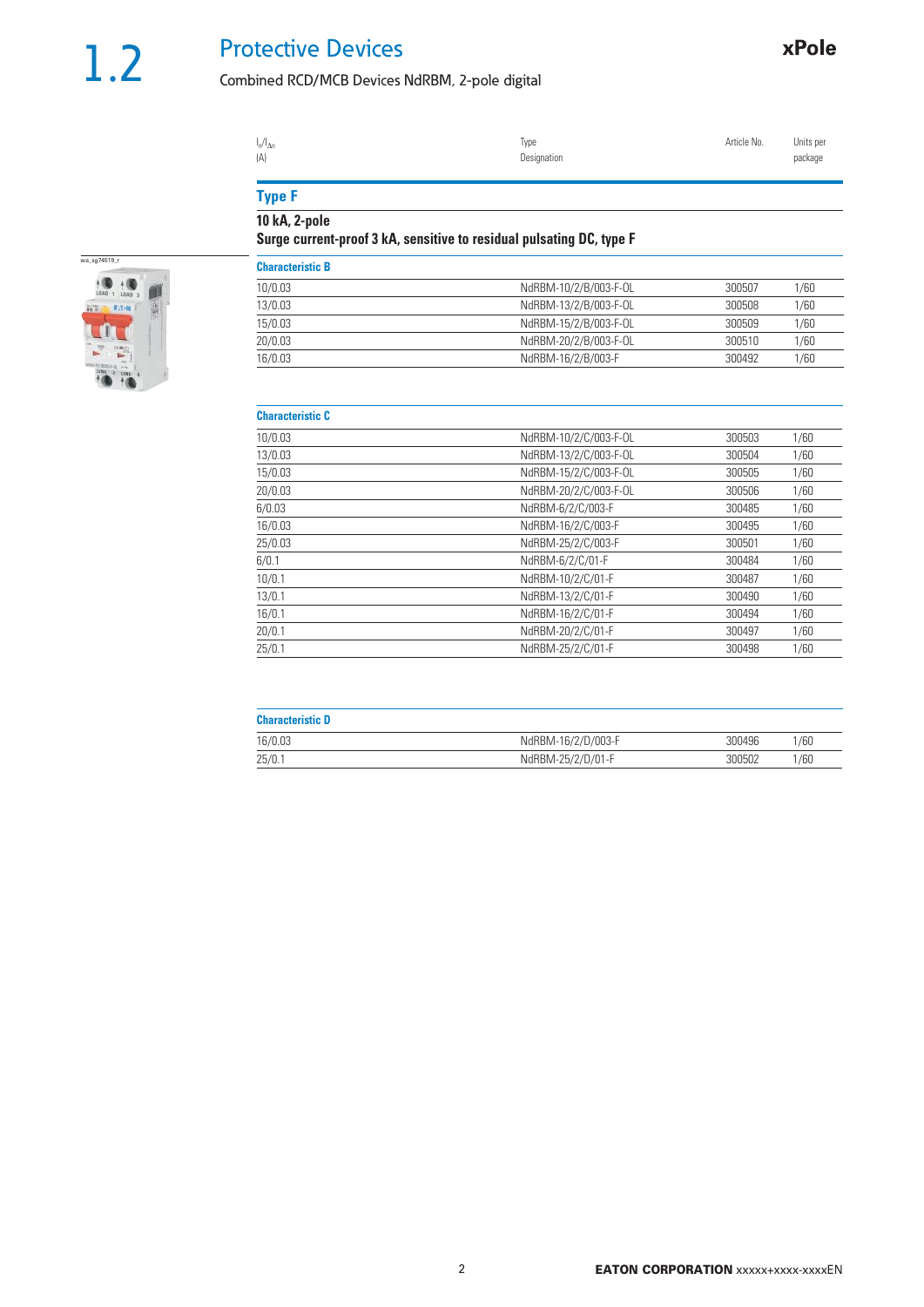# Protective Devices

## Combined RCD/MCB Devices NdRBM, 2-pole digital



| $I_n/I_{\Delta n}$ | Type        | Article No. | Units per |
|--------------------|-------------|-------------|-----------|
| (A)                | Designation |             | package   |
|                    |             |             |           |

# **Type G/A**

**10 kA, 2-pole**

# **Surge current-proof 3 kA, sensitive to residual pulsating DC, type G/A**



| NdRBM-10/2/C/003-G/A-OL | 300634 | 1/60 |
|-------------------------|--------|------|
| NdRBM-13/2/C/003-G/A-OL | 300635 | 1/60 |
| NdRBM-15/2/C/003-G/A-OL | 193872 | 1/60 |
| NdRBM-20/2/C/003-G/A-OL | 193873 | 1/60 |
| NdRBM-6/2/C/003-G/A     | 193876 | 1/60 |
| NdRBM-16/2/C/003-G/A    | 193879 | 1/60 |
| NdRBM-25/2/C/003-G/A    | 193880 | 1/60 |
| NdRBM-6/2/C/01-G/A      | 193865 | 1/60 |
| NdRBM-10/2/C/01-G/A     | 193866 | 1/60 |
| NdRBM-13/2/C/01-G/A     | 193867 | 1/60 |
| NdRBM-16/2/C/01-G/A     | 193868 | 1/60 |
| NdRBM-20/2/C/01-G/A     | 193869 | 1/60 |
| NdRBM-25/2/C/01-G/A     | 193870 | 1/60 |
|                         |        |      |

| <b>Characteristic D</b> |                      |        |      |
|-------------------------|----------------------|--------|------|
| 16/0.03                 | NdRBM-16/2/D/003-G/A | 193863 | 1/60 |
| 25/0.1                  | NdRBM-25/2/D/01-G/A  | 193864 | 1/60 |

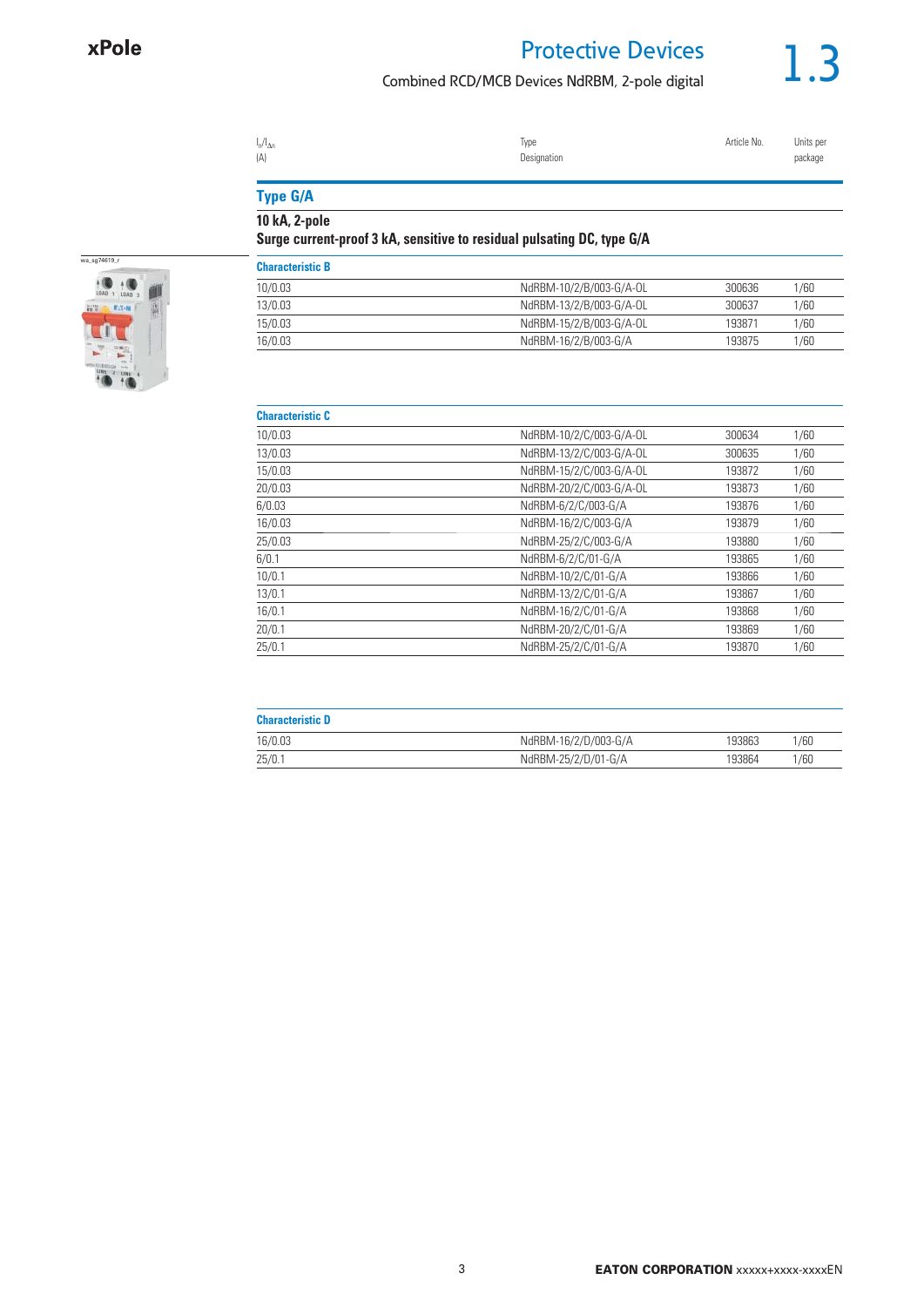#### **Specifications | Combined RCD/MCB Devices NdRBM, digital**

#### **Description**

- Combined RCD/MCB device
- Line voltage-dependent tripping
- Compatible with standard busbar
- Twin-purpose terminal (lift/open-mouthed) above and below
- Busbar positioning optionally above or below
- Free terminal space despite installed busbar
- Guide for secure terminal connection
- Contact position indicator red green
- Fault current tripping indicator white blue
- Comprehensive range of accessories suitable for subsequent installation
- The test key "T" must be pressed every year. The system operator must be informed of this obligation and his responsibility in a way that can be proven. Under special conditions (e.g. damply and/or dusty environments, environments with polluting and/or corroding conditions, environments with large temperature fluctuations, installations with a risk of overvoltages due to switching of equipment and/or atmospheric discharges, portable equipment ...), it's recommended to test in monthly intervals.
- Pressing the test key "T" serves the only purpose of function testing the residual current device (RCD). This test does not make earthing resistance measurement  $(R<sub>E</sub>)$ , or proper checking of the earth conductor condition redundant, which must be performed separately.
- **Type -A**: Protects against special forms of residual pulsating DC which have not been smoothed.
- **Type -G**: 10 ms time delay to avoid unwanted tripping (e.g. during thunderstorms).
- **Type -F**: Sensitive to pulsating DC residual current and detection of multi-frequency residual currents up to 1 kHz
- Increased protection due to the detection of mixed frequencies
- Higher load rating with DC residual currents up to 10 mA
- Reduction of nuisance tripping thanks to time delayed tripping and increased current withstand capability of 3 kA
- Recommended for washing machines, dish washers, or motor applications with single-phase drives.
- **-OL Types**: Specifically designed to fulfill the tripping characteristic requirements of  $12 \leq lz$  in the Norwegian electrotechnical standard NEK 400-8-823.

| <b>Accessories:</b>                                |         |                |
|----------------------------------------------------|---------|----------------|
| Auxiliary switch for subsequent installation       | ZP-IHK  | 286052         |
|                                                    | ZP-WHK  | 286053         |
| Tripping signal switch for subsequent installation | ZP-NHK  | 248437         |
| Shunt trip release                                 | ZP-ASA/ | 248438, 248439 |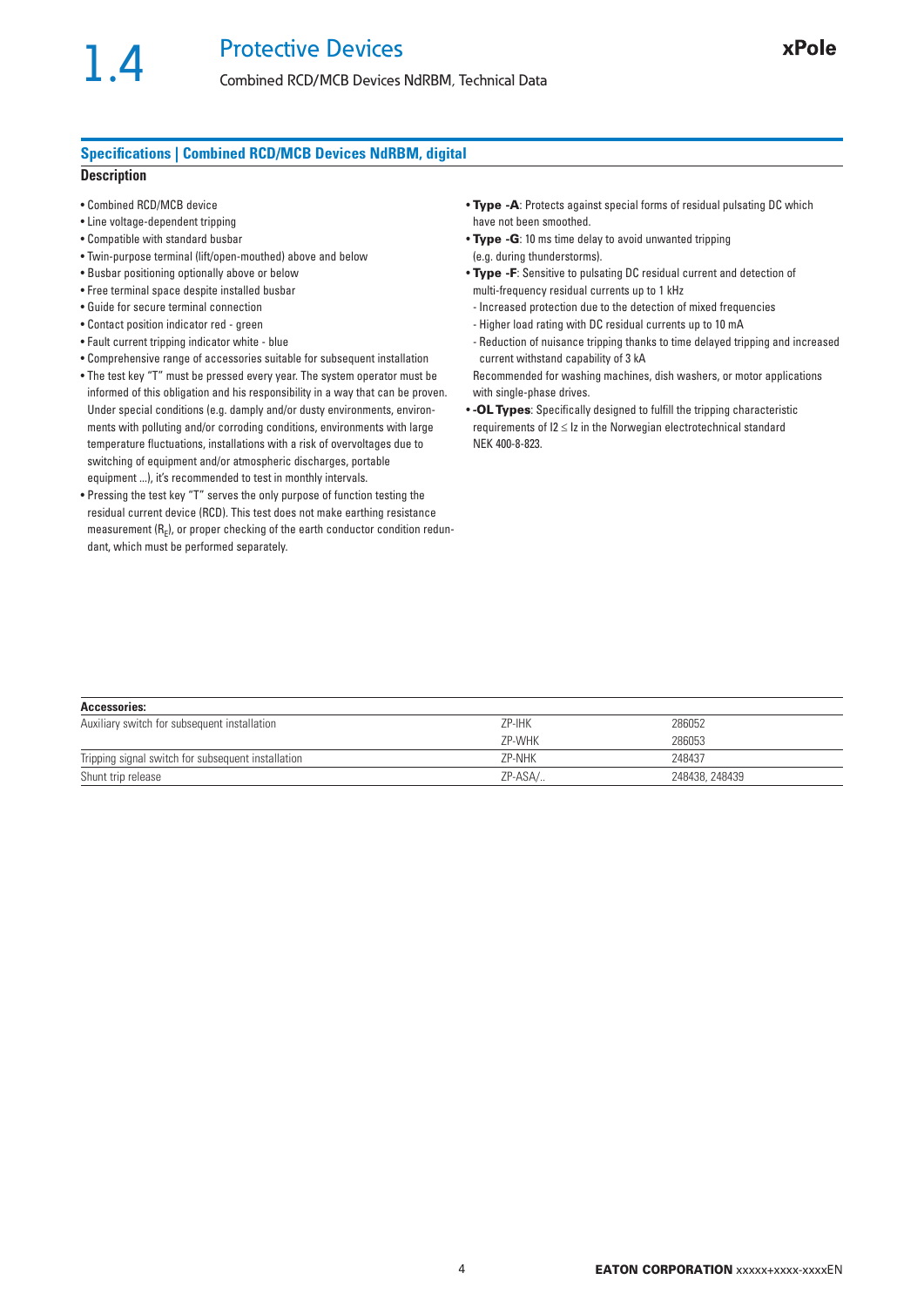# xPole

Combined RCD/MCB Devices NdRBM, Technical Data

#### **Local Indication RCD**



Self check (power ON) 2 s







 $I_{\Delta} \leq 30\% I_{\Delta n}$ 





green

# **Service Mode (measuring of residual current I)**

Pressing test button twice to activate Service-Mode



| Measurement delimiter                                | red                                                                              |
|------------------------------------------------------|----------------------------------------------------------------------------------|
| Measurement delimiter ON time                        | 400 ms                                                                           |
| 10 mA measurement color                              | amber                                                                            |
| 1 mA measurement color                               | green                                                                            |
| Double-pressing test button to activate Service Mode | press $(0.1 - 0.4 s)$ -> release $(0.1 - 0.4 s)$ -> press $(0.1 - 0.4 s)$        |
| Time duration of Service Mode                        | 4 min (during activated Service Mode all protection functions are still working) |



**123 mA**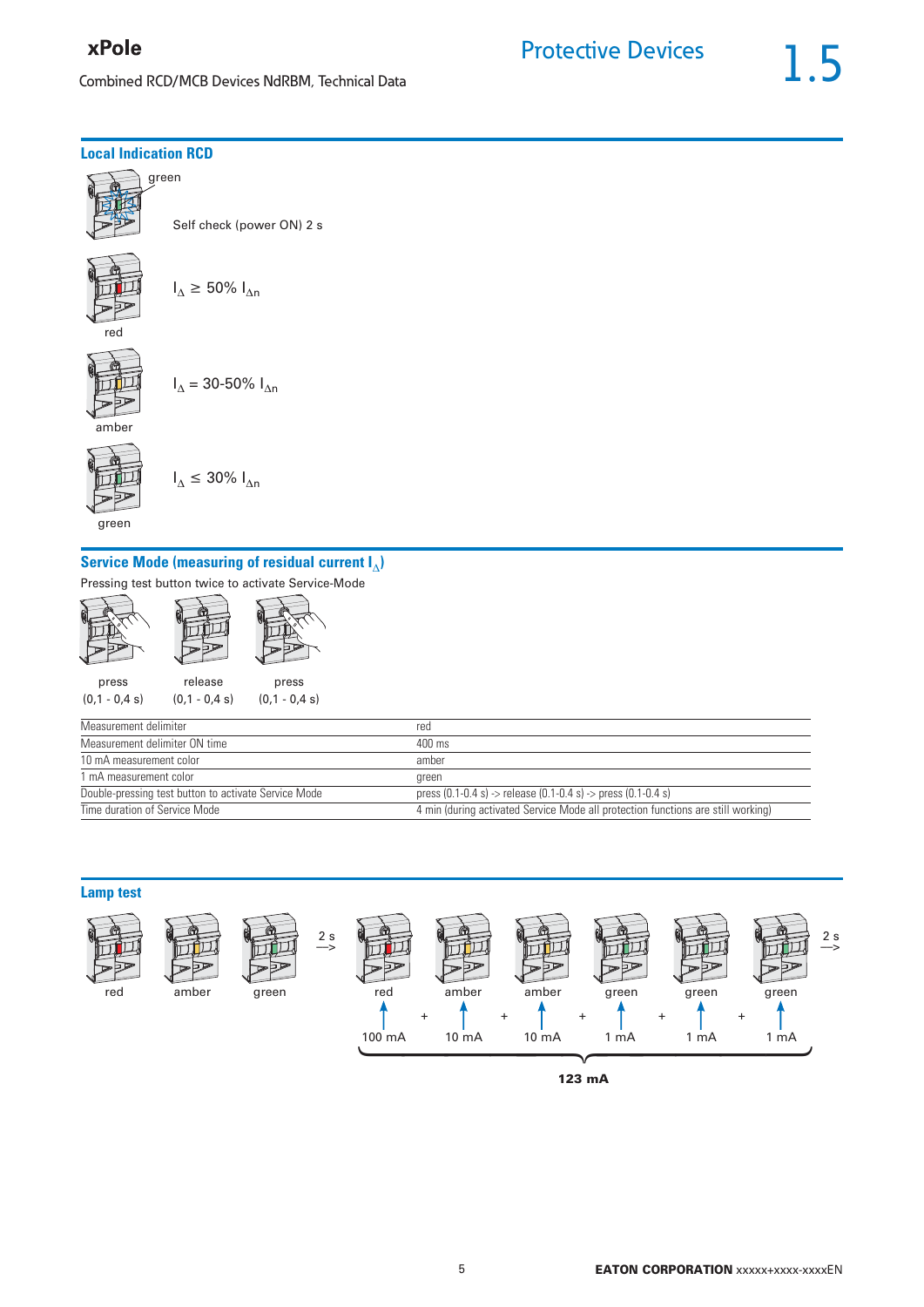# Protective Devices

# Combined RCD/MCB Devices NdRBM, Technical Data

**Technical Data**

|                                                                         | <b>NdRBM</b>                                                                           |
|-------------------------------------------------------------------------|----------------------------------------------------------------------------------------|
| <b>Electrical</b>                                                       |                                                                                        |
| Design according to                                                     | <b>IEC/EN 61009</b>                                                                    |
|                                                                         | Type G according to ÖVE E 8601                                                         |
| Current test marks as printed onto the device                           |                                                                                        |
| Number of protected poles                                               | $\overline{2}$                                                                         |
| Tripping                                                                |                                                                                        |
| Type G / Type F                                                         | line voltage-dependent, 10 ms delay, 3 kA (8/20µs) surge current-proof                 |
| Rated voltage<br>$U_n$                                                  | 240 V AC, 50 Hz                                                                        |
| $U_{\rm e}$<br>Rated operational voltage                                | 204-260 V AC                                                                           |
| Voltage range test circuit                                              | 195-264 V AC                                                                           |
| Rated tripping current<br>$I_{\Delta n}$                                | 30, 100 mA                                                                             |
| Rated non-tripping current<br>$\mathsf{I}_{\Delta n0}$                  | $0.55 I_{\text{An}}$                                                                   |
| Sensitivity                                                             | AC and pulsating DC, Type F according to IEC 62423                                     |
| Press of test button duration                                           | > 0.5 s                                                                                |
| Selectivity class                                                       | 3                                                                                      |
| Service short circuit capacity<br>$I_{cs}$                              | 7.5 kA                                                                                 |
| Rated short circuit capacity<br>$I_{cn}$                                | 10 kA                                                                                  |
| Rated current                                                           | $6 - 25A$                                                                              |
| Rated impulse withstand voltage<br>$\mathbf{\bar{U}}_{\underline{imp}}$ | 4 kV (1.2/50µs)                                                                        |
| Characteristic                                                          | B, C, D                                                                                |
| Maximum back-up fuse (short circuit protection)                         | 100 A gL (>10 kA)                                                                      |
| Endurance                                                               |                                                                                        |
| electrical components                                                   | $\geq$ 4,000 operating cycles (I <sub>n</sub> , U <sub>n</sub> , cos $\varphi$ = 0.87) |
| mechanical components                                                   | $\geq$ 10,000 operating cycles                                                         |
| <b>Mechanical</b>                                                       |                                                                                        |
| Frame size                                                              | 45 mm                                                                                  |
| Device height                                                           | 80 mm                                                                                  |
| Device width                                                            | 35 mm (2MU)                                                                            |
| Mounting                                                                | 3-position DIN rail clip, permits removal from existing busbar system                  |
| Degree of protection switch                                             | <b>IP20</b>                                                                            |
| Degree of protection, built-in                                          | <b>IP40</b>                                                                            |
| Upper and lower terminals                                               | open mouthed/lift terminals                                                            |
| Terminal protection                                                     | finger and hand touch safe, DGUV VS3, EN 50274                                         |
| Terminal capacity                                                       | $1 - 25$ mm <sup>2</sup>                                                               |
| <b>Terminal screw</b>                                                   | M5 (with slotted screw acc. to EN ISO 4757-Z2, Pozidriv PZ2)                           |
| Terminal torque                                                         | $2 - 2.4$ Nm                                                                           |
| <b>Busbar thickness</b>                                                 | $0.8 - 2$ mm                                                                           |
| Operation temperature                                                   | $-25^{\circ}$ C to $+40^{\circ}$ C                                                     |
| Storage- and transport temperature                                      | $-35^{\circ}$ C to $+60^{\circ}$ C                                                     |
| Resistance to climatic conditions                                       | acc. to IEC 68-2 (2555°C / 9095% RH)                                                   |
| Line side (supply)                                                      | lower terminals                                                                        |
| Load side                                                               | upper terminals                                                                        |

**Connection diagram**



## **Dimensions (mm)**



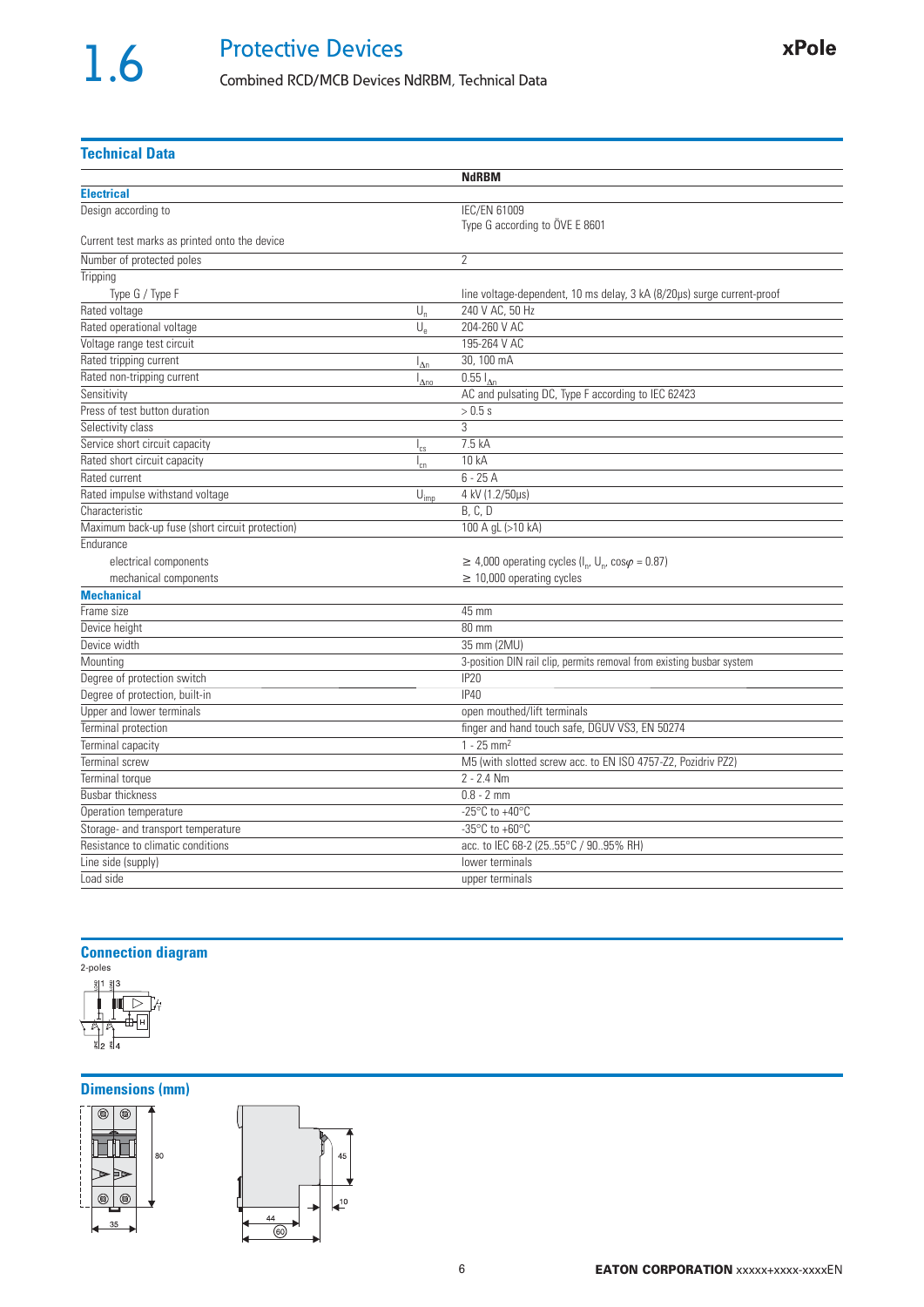### **Tripping Characteristic NdRBM**

Tripping Characteristic NdRBM, Characteristics B, C and D Tripping Characteristic NdRBM, -OL Type 10,13,15, 20 A



7200 ā 3600 Tripping Characteristic -OL Type 15A, 20A1200  $\begin{tabular}{ll} $\bigcirc$ & conventional non-tripping current \\ $I_{n} = 1.07\,I_{n}:~t > 1$ h & (T=30 °C)} \end{tabular}$ 600  $\begin{array}{ll}\bigotimes & \text{conventional tripping current} \\ \mathsf{I}_1 = 1.3 \, \mathsf{I}_n : \, t < 1 \, \mathsf{h} \quad (\mathsf{T} = 30 \, \, ^\circ \mathsf{C}) \end{array}$ 300  $\textcircled{3}\quad 2.55\text{ I}_n\,:\text{t}=1\text{-}60\text{ s }\text{II}_n<32\text{A}$ 120 Q (a) Type B:  $3 \mid_{n}$ : t > 0.1 s<br>(b)  $5 \mid_{n}$ : t < 0.1 s  $_{\rm 60}$ 30 (a) Type C: 5 l<sub>i</sub>: t > 0.1 s<br>(7) 10 l<sub>i</sub>: t < 0.1 s Tripping time [s]  $10$  $\,$  5  $\,$  $\overline{2}$  $\mathbf{1}$  $\overline{3}$  $0.5$  $0.2$  $0.1$  $0.05$  $0.02$  $0.01$  $0.005$  $0.002$  $0.001$  $0.0005$  $15<sup>15</sup>$  $\overline{20}$  $\overline{\mathbf{2}}$  $_{\rm 3}$  $4\quad 5\quad 6\quad 7\quad 8\quad 9\, 10$  $30^{\circ}$  $40-50$  $\overline{1}$  $1/1$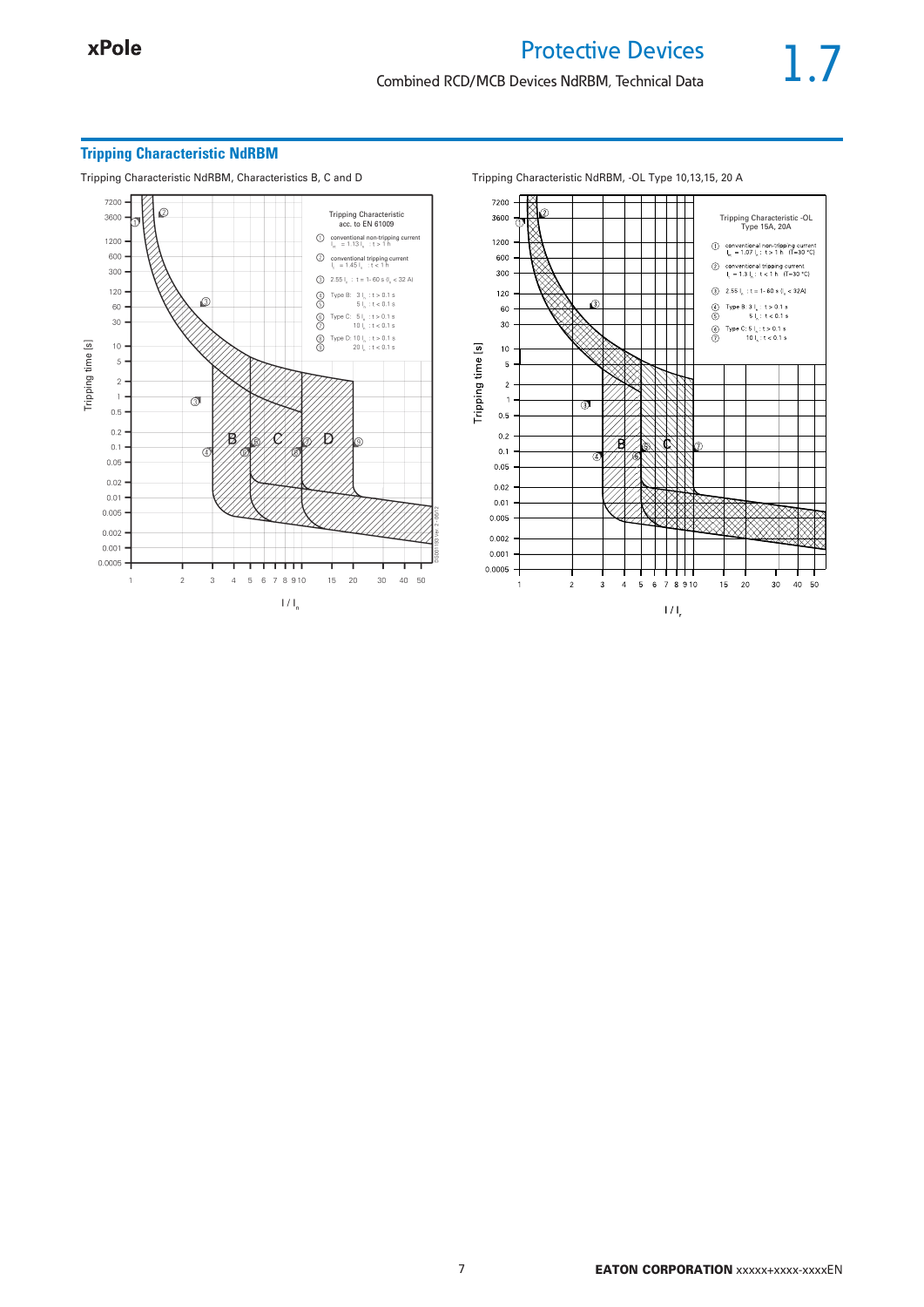# Combined RCD/MCB Devices NdRBM, Technical Data

#### **Internal Resistance NdRBM**

| <b>Type B</b>  |                                   |  |
|----------------|-----------------------------------|--|
|                | At room temperature (single pole) |  |
| $I_n[A]$       | $R^*$ [m $\Omega$ ]               |  |
| 10             | 17.9                              |  |
| $\frac{13}{1}$ | 12.3                              |  |
| 16             | 7.6                               |  |
| * 50Hz         |                                   |  |

| <b>Type C</b> |                                   |  |
|---------------|-----------------------------------|--|
|               | At room temperature (single pole) |  |
| $I_n[A]$      | $R^*$ [m $\Omega$ ]               |  |
| 6             | 28.5                              |  |
| 10            | 17.7                              |  |
| 13            | 9.0                               |  |
| 16            | 6.7                               |  |
| 20            | 5.5                               |  |
| 25            | 3.0                               |  |
| ⋇<br>50Hz     |                                   |  |

| <b>Type D</b>   |                                   |  |
|-----------------|-----------------------------------|--|
|                 | At room temperature (single pole) |  |
| $I_n[A]$        | $R^*$ [m $\Omega$ ]               |  |
| 6               | 28.5                              |  |
| 10              | 14.9                              |  |
| 13              | 9.0                               |  |
| $\overline{16}$ | 6.7                               |  |
| $\overline{20}$ | 5.5                               |  |
| $\overline{25}$ | 3.0                               |  |
| * 50Hz          |                                   |  |

# **Power Loss at In NdRBM**

| <b>Type B</b>   |                                |  |  |
|-----------------|--------------------------------|--|--|
| (entire unit)   |                                |  |  |
| $I_n[A]$        | $P^*$ [W]                      |  |  |
|                 | 4.0                            |  |  |
| $\frac{10}{13}$ | 4.9                            |  |  |
| $\overline{16}$ | 4.5                            |  |  |
|                 | * 50Hz and ambient temperature |  |  |

| <b>Type D</b>   |                                |  |
|-----------------|--------------------------------|--|
| (entire unit)   |                                |  |
| $I_n[A]$        | $P^*$ [W]                      |  |
| 6               | 2.1                            |  |
| 10              | 3.2                            |  |
| 13              | 3.4                            |  |
| $\frac{16}{1}$  | 3.9                            |  |
| $\overline{20}$ | 5.0                            |  |
| $\overline{25}$ | 4.2                            |  |
|                 | * 50Hz and ambient temperature |  |

| <b>Type C</b>   |                                |  |
|-----------------|--------------------------------|--|
| (entire unit)   |                                |  |
| $I_n[A]$        | $P^*$ [W]                      |  |
| 6               | 2.1                            |  |
| 10              | 4.0                            |  |
| 13              | 3.4                            |  |
| 16              | 3.9                            |  |
| $\overline{20}$ | 5.0                            |  |
| $\overline{25}$ | 4.2                            |  |
|                 | * 50Hz and ambient temperature |  |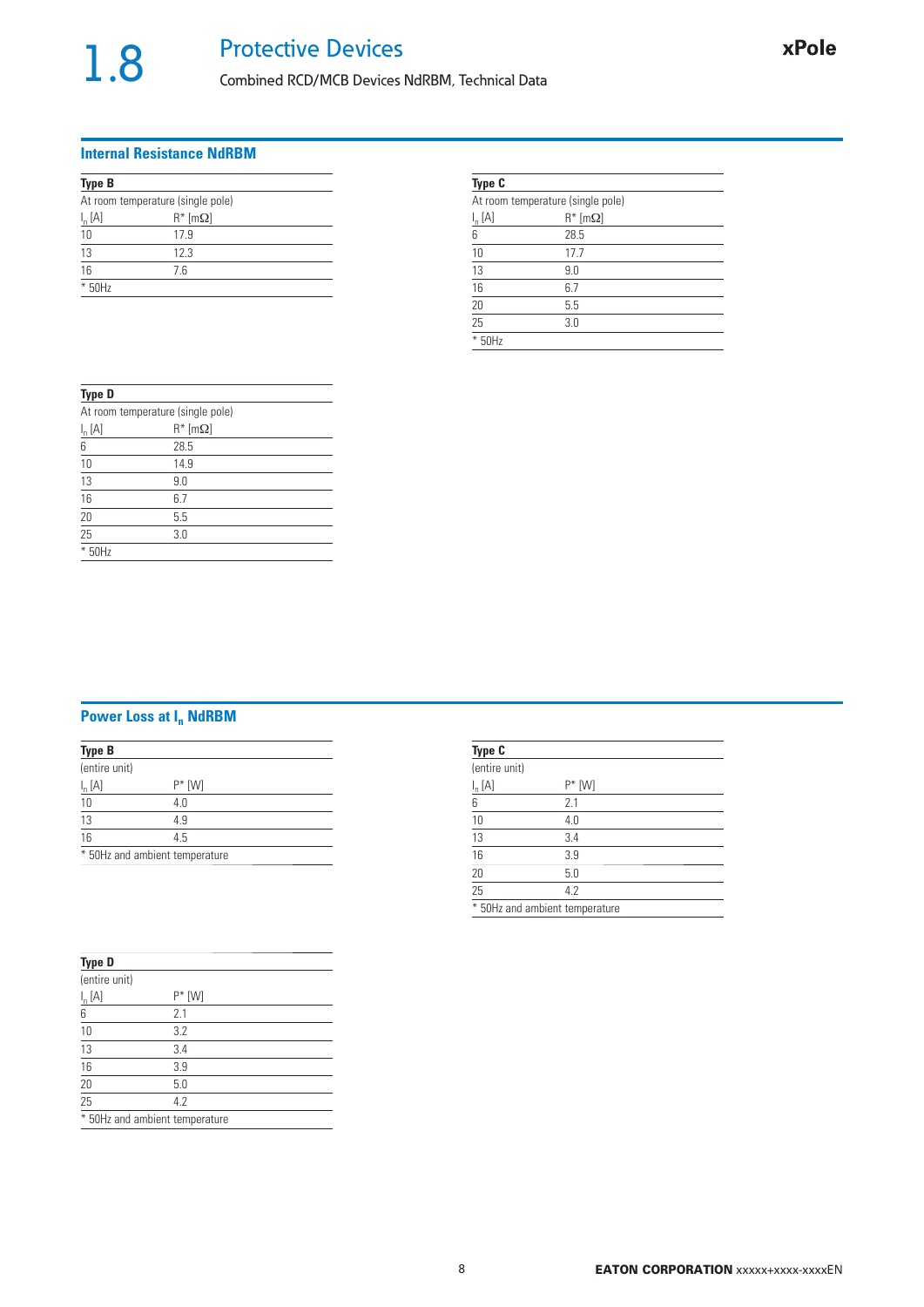### Combined RCD/MCB Devices NdRBM, Technical Data

#### **Let-through Energy NdRBM**

Let-through Energy NdRBM, Characteristic B Let-through Energy NdRBM, Characteristic C





240 V 80000<br>70000<br>60000 50000 40000 30000 20000  $\sim$ 15000  $\begin{array}{c} 10000 \\ 9000 \\ 8000 \\ 7000 \\ 6000 \end{array}$ Let-through Energy [A<sup>2</sup>s] Let-through Energy [A2s]  $5000$ 4000 3000 88828 2000  $\begin{array}{c} . & . & . & . \\ . & . & . & . \\ . & . & . & . \\ . & . & . & . \\ . & . & . & . \\ . & . & . & . \\ . & . & . & . \\ . & . & . & . \\ . & . & . & . \\ . & . & . & . \\ . & . & . & . \\ . & . & . & . \\ . & . & . & . \\ . & . & . & . \\ . & . & . & . \\ . & . & . & . \\ . & . & . & . \\ . & . & . & . \\ . & . & . & . \\ . & . & . & . \\ . & . & . & . \\ . & . & . & . \\ . & . & . & . \\ . & . & . & . \\ . & . & . & . \\ . & . & . & . \\ . & . & .$ 1500  $888888$  $\begin{array}{r} 1000 \\ 900 \\ 800 \\ 700 \\ 600 \\ 500 \end{array}$  $0004$  $8888$  $\begin{array}{c} 1500 A < \\ 3000 A < \\ 4500 A < \\ 6000 A \end{array}$ 400 300  $\frac{6}{3}$  $\rm ^{00}$ 500 2000  $\frac{8}{9}$   $\frac{8}{9}$   $\frac{8}{9}$   $\frac{8}{9}$   $\frac{8}{9}$   $\frac{8}{9}$   $\frac{8}{9}$   $\frac{8}{9}$   $\frac{8}{9}$   $\frac{8}{9}$   $\frac{8}{9}$   $\frac{8}{9}$   $\frac{8}{9}$   $\frac{8}{9}$   $\frac{8}{9}$   $\frac{8}{9}$   $\frac{8}{9}$   $\frac{8}{9}$   $\frac{8}{9}$   $\frac{8}{9}$   $\frac{8}{9}$   $\frac{8}{9}$  3000 Protective Short Circuit Current [A]